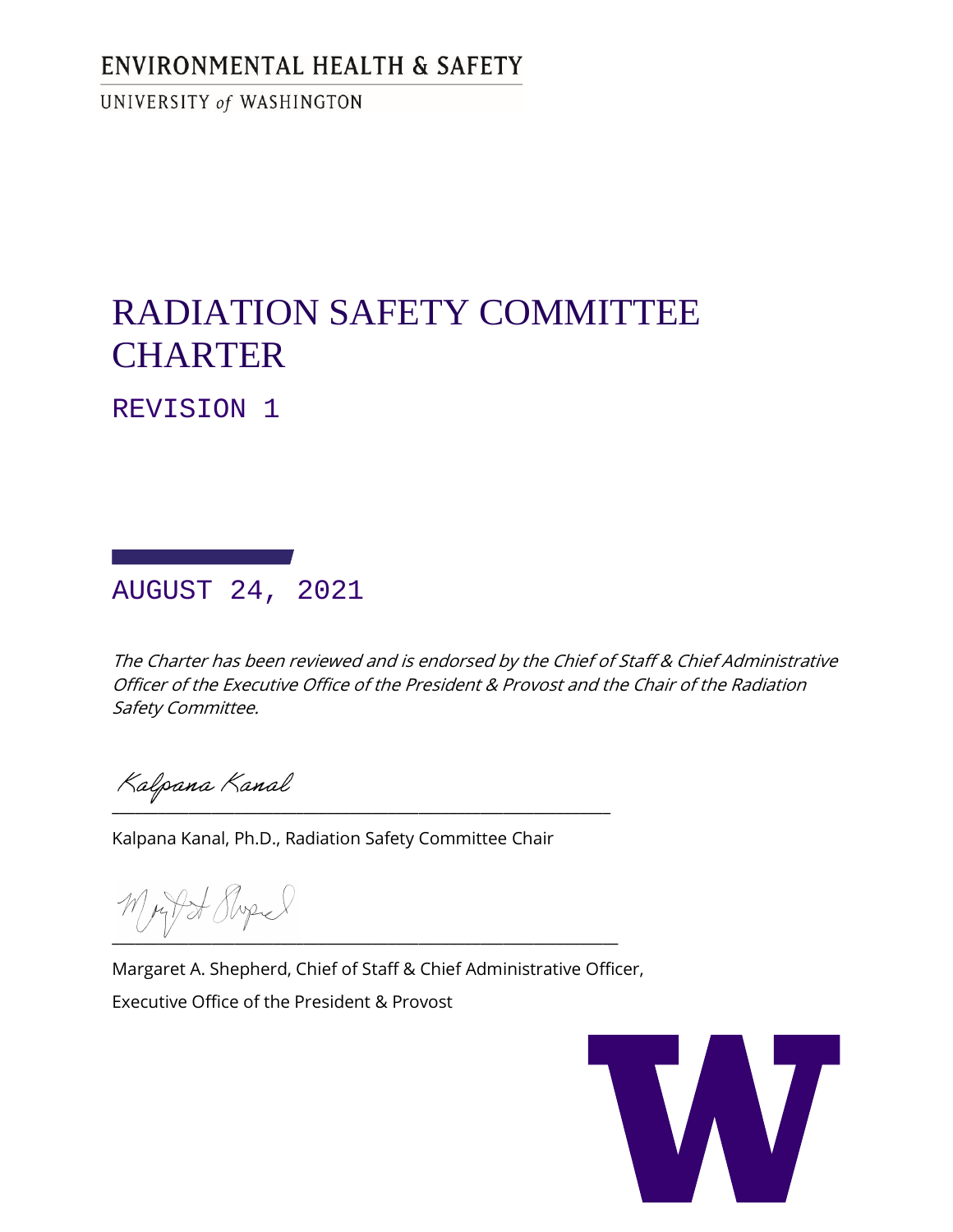# <span id="page-1-0"></span>**TABLE OF CONTENTS**

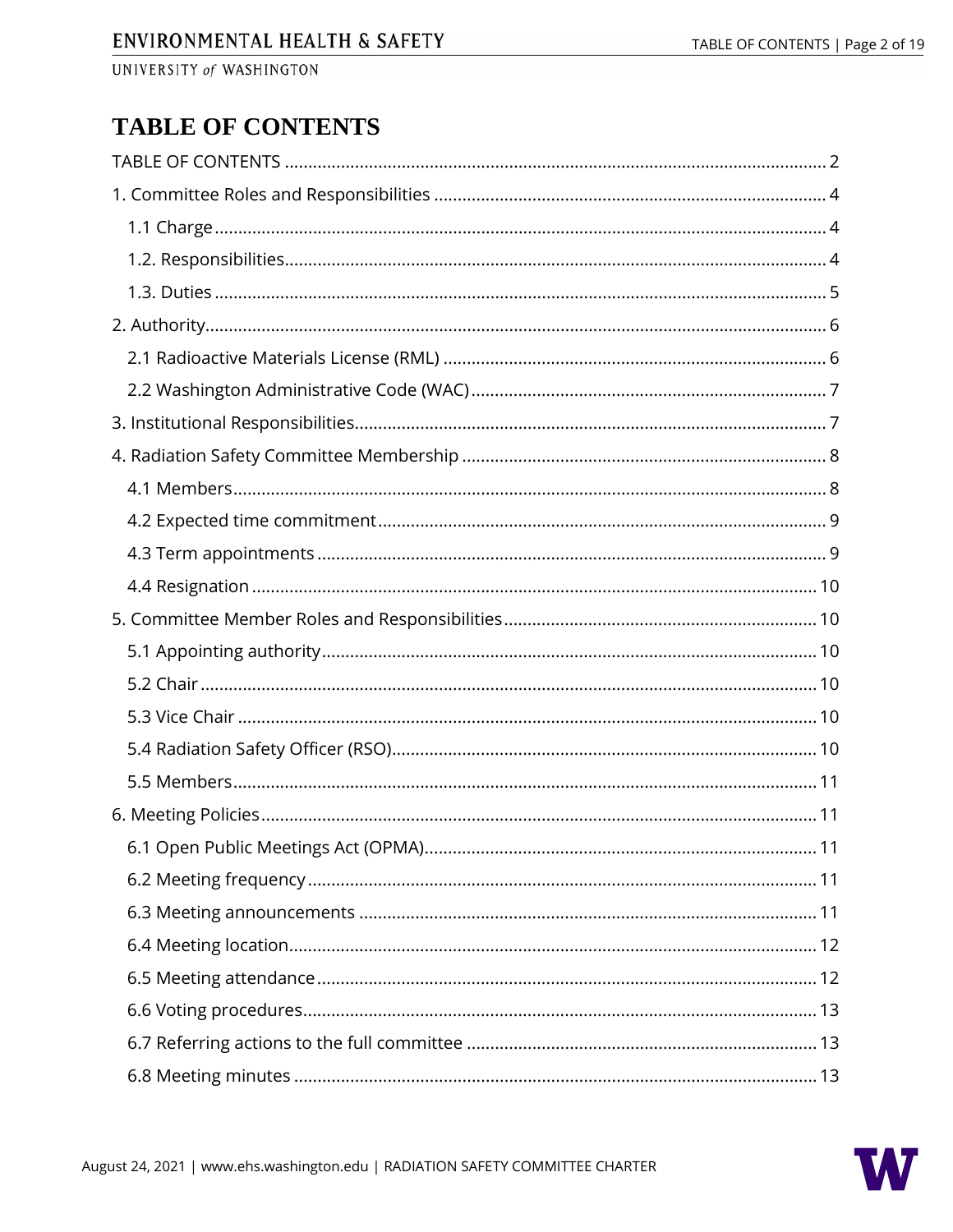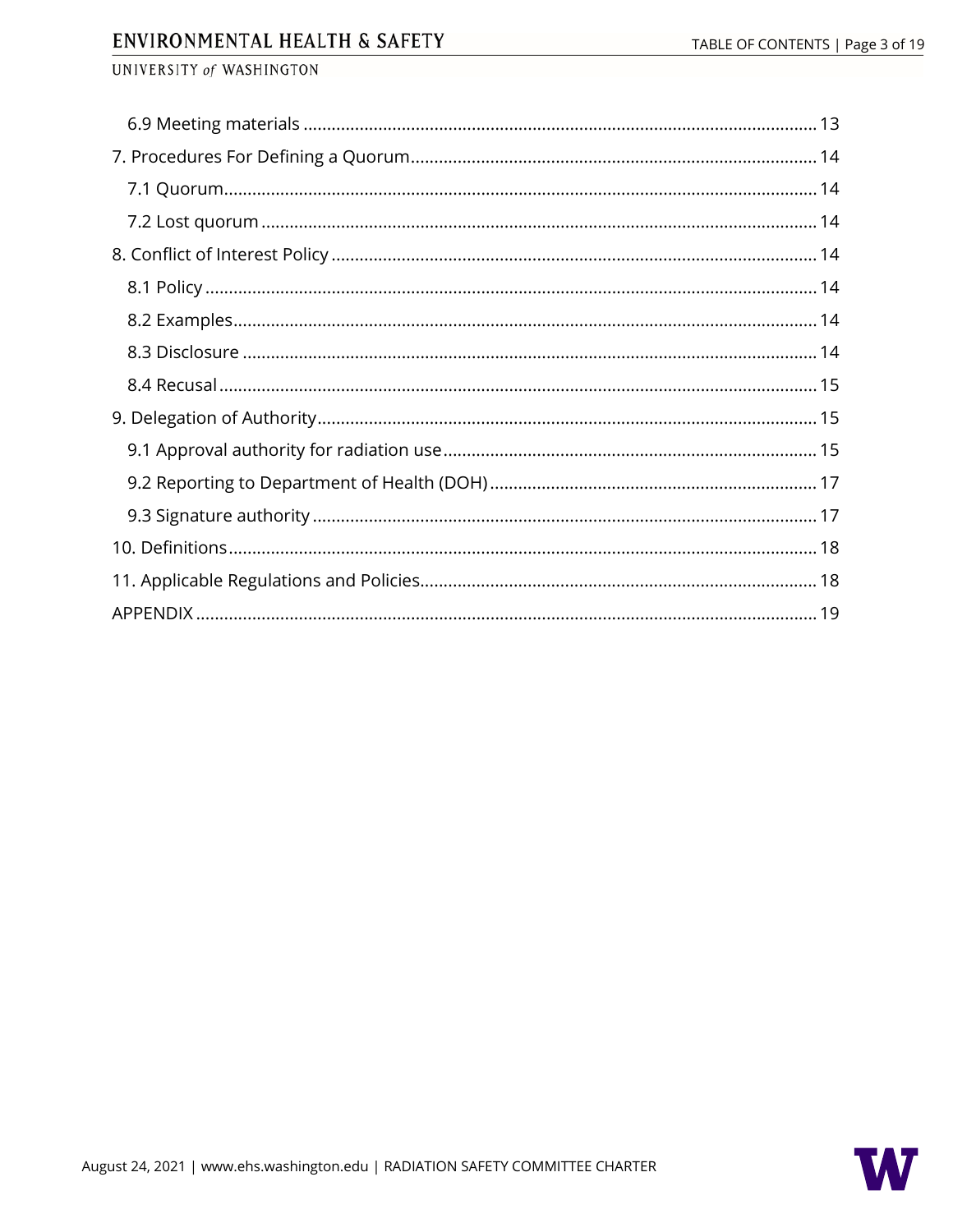# <span id="page-3-0"></span>**1. COMMITTEE ROLES AND RESPONSIBILITIES**

# <span id="page-3-1"></span>1.1 Charge

The University of Washington (UW) Radiation Safety Committee (RSC) is given the following charge:

- a. Ensure radioactive materials are being used safely and in accordance with applicable regulations and the University's radioactive material license (RML) requirements.
- b. Ensure radiation producing devices are being used safely and in accordance with applicable regulations.
- c. Make every reasonable effort to maintain radiation exposures, and releases of radioactive materials in effluents to unrestricted areas, as low as is reasonably achievable (ALARA). [\[WAC 246-220-007\]](http://apps.leg.wa.gov/WAC/default.aspx?cite=246-220-007)

# <span id="page-3-2"></span>1.2. Responsibilities

Based on the above charge, the RSC has the following roles and responsibilities:

- a. Establish policies, and oversee the implementation of those policies, to ensure the safe storage, use, and security of radioactive materials. [License line item 13]
- b. Establish appropriate administrative procedures to assure: [\[WAC 246-235-090\]](https://apps.leg.wa.gov/wac/default.aspx?cite=246-235-090)
	- Control of procurement and use of radioactive material;
	- Completion of safety evaluations of proposed uses of radioactive material which take into consideration such matters as the adequacy of facilities and equipment, training and experience of the user, and the operating or handling procedures; and
	- The safety evaluation is reviewed, approved, and recorded prior to use of the radioactive material.
- c. Independent review and approval authority for individual research projects and work involving the use of radioactive material or radiation producing machines, including:
	- Medical use of radioactive materials and radiation producing machines at both campuses of the University of Washington Medical Center (UWMC) and Harborview Medical Center (HMC);
	- Research and development, as defined in Washington Administrate Code (WAC) [246-220-010\(126\),](http://apps.leg.wa.gov/wac/default.aspx?cite=246-220-010) involving the use of radioactive material or radiation producing devices;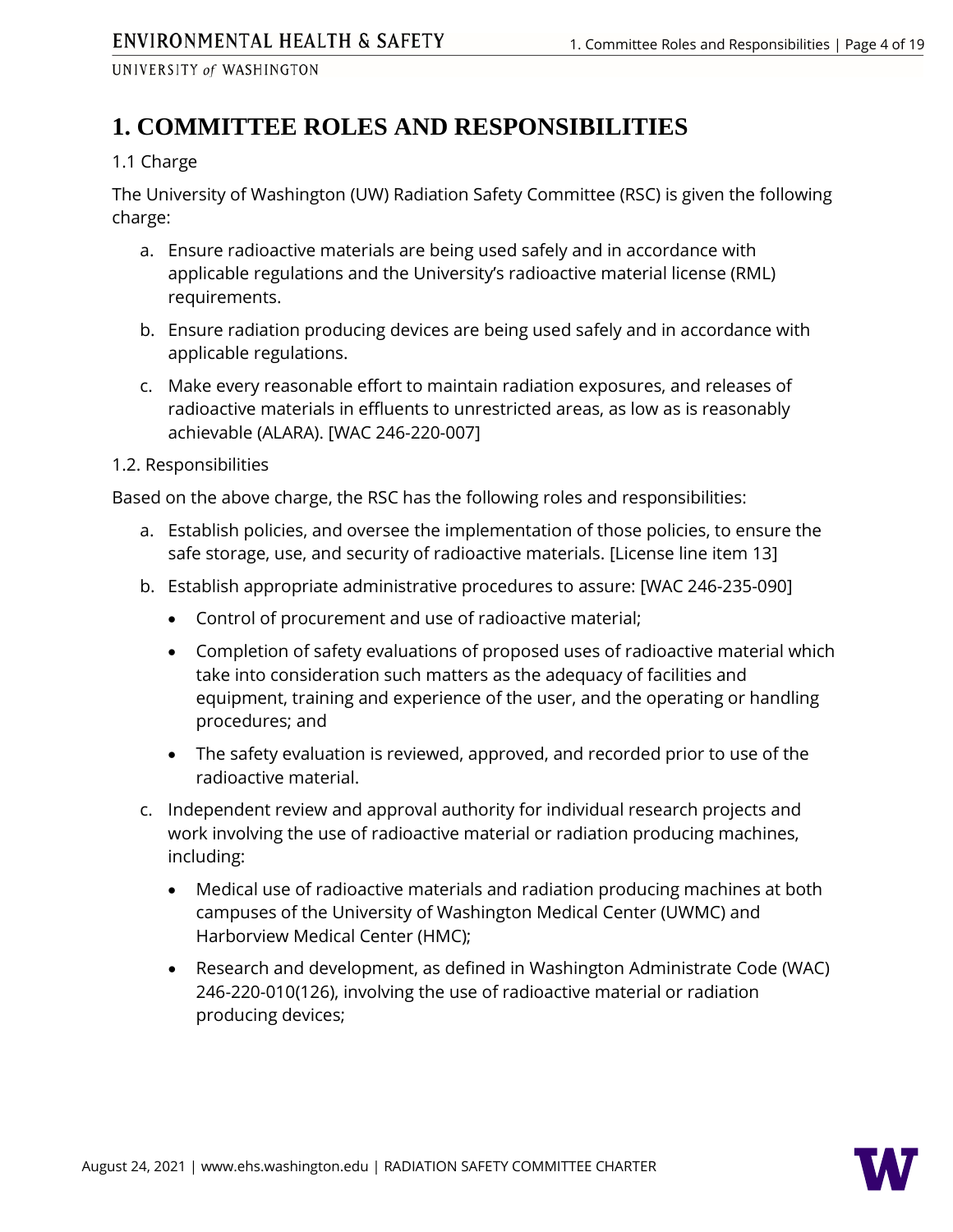- Research involving the use of radioactive material or radiation producing machines on human subjects as described in the Federal Policy for Protection of Human Subjects.
- d. Advise the Executive Office of the President & Provost and the Senior Director of Environmental Health and Safety (EH&S) Department on all matters relating to the procurement, use, storage, transportation, and disposal of radioactive materials and radiation producing machines at the UW.
- e. Evaluate the adequacy of University resources that are necessary to meet applicable regulations, especially those provided to EH&S. [License line item 13.D]
- f. Rescind approval for further use of ionizing radiation for due cause.
- g. Establish necessary administrative controls to assure that there is adequate surveillance over the University's radiation safety program.
- h. Establish Committee procedures and bylaws necessary to function effectively.

# <span id="page-4-0"></span>1.3. Duties

Based on the above responsibilities, the RSC is assigned the following duties:

- a. Develop operating policies, procedures, and criteria used in decisions involving approvals, disapprovals, standards, and objectives for an effective radiation safety program.
- b. Develop procedures for the proper review of proposed uses of radioactive materials and radiation producing devices to include:
	- A critical examination of the details of the proposed use including radiation exposure to individuals involved;
	- The adequacy of training and experience of users;
	- The adequacy of the equipment, facilities, and procedures.
- c. Review and approval of requests to use ionizing radiation prior to:
	- All uses of ionizing radiation on or within property that is owned by, rented, or leased to the University, and operated by UW personnel;
	- All research or experimental programs supported by or through the University, which require approval by the University Human Subjects Review Committee (HSRAC) (or contracted review committees), that are conducted at locations supported by the UW radiation safety program, and involve intentional administration of radiation or radioactive materials to human experimental subjects;
- d. Specify possession limits and general restrictions to define those uses of ionizing radiation, which are generally authorized without specific action by the RSC:

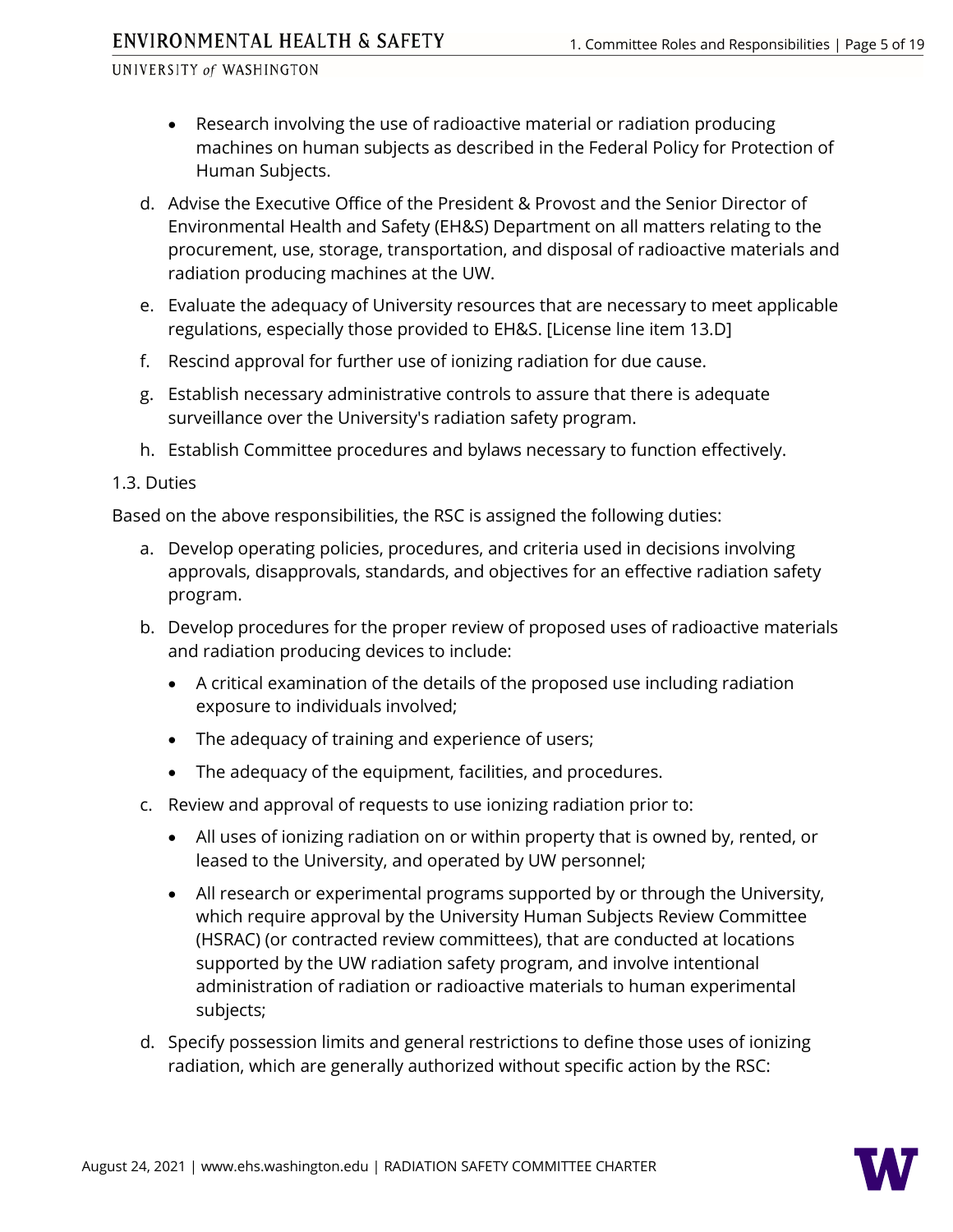- Specify possession limits and general restrictions to define those uses of ionizing radiation, which can be authorized directly by the Radiation Safety Officer (RSO);
- Specify possession limits and general restrictions to define those uses of ionizing radiation, which can be authorized directly by the RSC Chair and the RSO.
- e. Direct the RSO and appropriate University officials to immediately prohibit any uses of ionizing radiation which present either an acute health hazard or a serious violation of license conditions or University regulations, or to restrict uses of ionizing radiation that are not in compliance with either license conditions or University regulations.
- f. Review routine and special reports of the RSO and initiate action as may be indicated to fulfill Committee responsibilities.
- g. Review reports of incidents and accidents for determining causes and the means for preventing a recurrence.
- h. Assist in the formulation of procedures and policies for the radiation safety program.
- i. Review and endorse the Radiation Safety Manual.
- j. Participate in the selection of the RSO.
- k. Conduct an annual audit of the radiation safety program for adherence to the conditions of the radioactive materials license (WN-C001-1), Title 246 WAC and ALARA concepts. The RSC may request assistance in the performance of the audit by an outside expert in radiation safety. [License line item 13.E]
- l. Summarize the findings from the annual audit and report them to the Executive Office of the President & Provost.

# <span id="page-5-0"></span>**2. AUTHORITY**

The requirement for and authority of the RSC is found in both the Washington Administrative Code and the University's radioactive materials license.

<span id="page-5-1"></span>2.1 Radioactive Materials License (RML)

The University of Washington has been issued a Type A specific license of broad scope (WN-C001-1) by the Department of Health, Office of Radiation Protection. This license allows the University to store and use radioactive material at any property owned or leased by the University as well as some temporary job sites with the state of Washington. The license states:

A Radiation Safety Committee shall be appointed by the University Board of Regents, the President, or designee to set policies and oversee the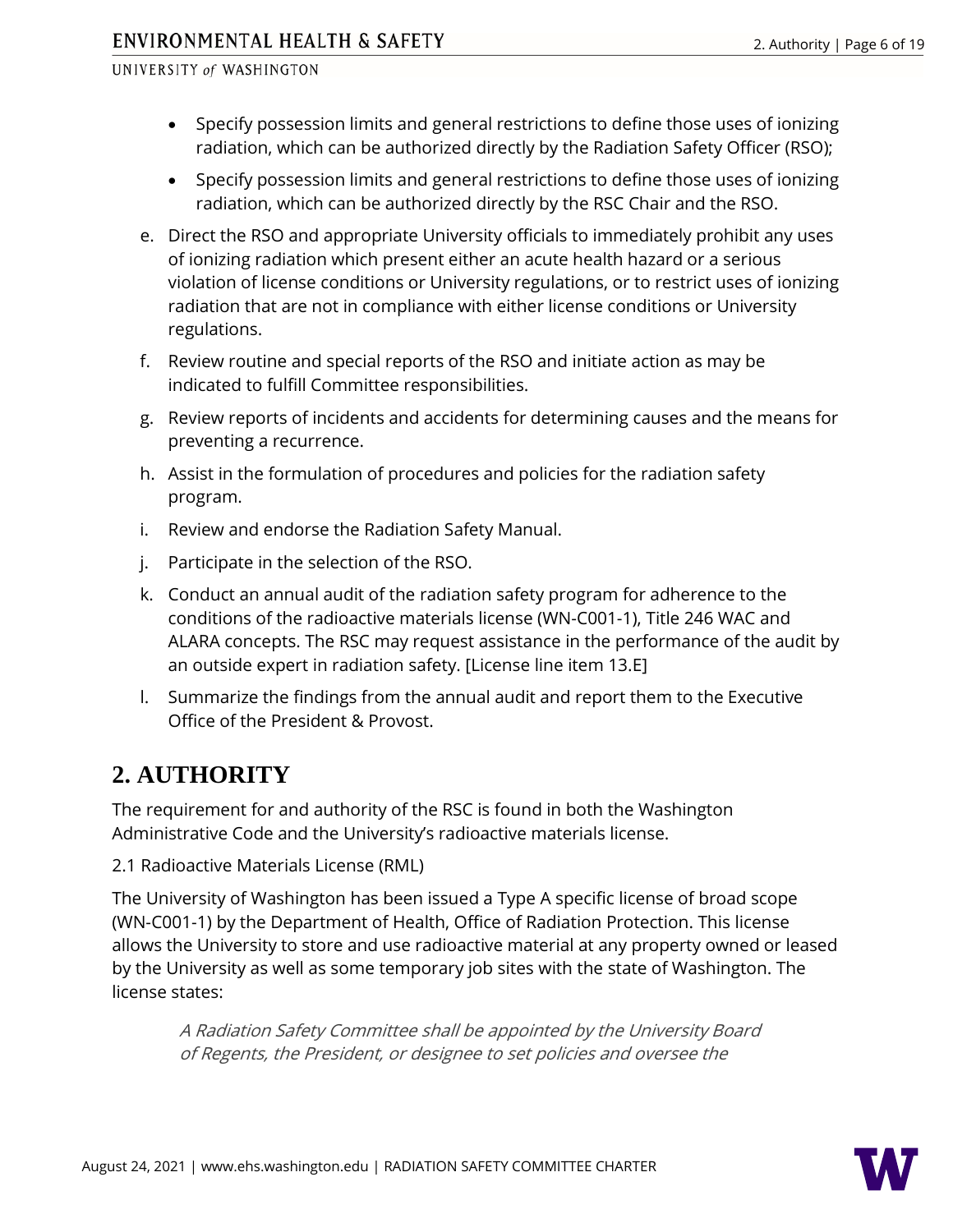implementation of those policies to ensure the safe storage, use, and security of radioactive materials.

### <span id="page-6-0"></span>2.2 Washington Administrative Code (WAC)

a. The WAC that specifies the requirements for a Type A specific license of broad scope [\[WAC 246-235-090\]](https://app.leg.wa.gov/wac/default.aspx?cite=246-235-090) states:

The department will approve an application for a Type A specific license of broad scope if… The applicant has established administrative controls and provisions to organization and management, procedures, recordkeeping, material control and accounting, and management review that are necessary to assure safe operations, including: The establishment of radiation safety committee composed of a radiation safety officer, a representative of management, and persons trained and experienced in the safe use of radioactive material…

b. The WAC that specifies the authority and responsibility for a radiation safety program involving the medical use of radioactive materials [\[WAC 246-240-051\]](https://app.leg.wa.gov/wac/default.aspx?cite=246-240-051) states:

Licensees that are authorized for two or more different types of use of radioactive material under WA[C 246-240-201,](https://app.leg.wa.gov/wac/default.aspx?cite=246-240-201) [246-240-251,](https://app.leg.wa.gov/wac/default.aspx?cite=246-240-251) o[r 246-240-](https://app.leg.wa.gov/wac/default.aspx?cite=246-240-351) [351,](https://app.leg.wa.gov/wac/default.aspx?cite=246-240-351) shall establish a radiation safety committee to oversee all uses of radioactive material permitted by the license.

c. The WAC that specifies the requirements for the use of particle accelerators [\[WAC](https://apps.leg.wa.gov/WAC/default.aspx?cite=246-229-0020)  [246-229-0020\]](https://apps.leg.wa.gov/WAC/default.aspx?cite=246-229-0020) states:

If the particle accelerator is intended for human use…The registrant must appoint a radiation safety committee.

# <span id="page-6-1"></span>**3. INSTITUTIONAL RESPONSIBILITIES**

The general roles and responsibilities for health and safety programs at the UW are outlined in [UW Presidential Order #55.](http://www.washington.edu/admin/rules/policies/PO/EO55.html) In order to maintain a Type A specific license of broad scope, the University must have established administrative controls and provisions relating to organization and management, procedures, recordkeeping, material control and accounting, and management review that are necessary to assure safe operations, including the establishment of a radiation safety committee and appointment of a radiation safety officer [\[WAC 246-235-090\]](https://apps.leg.wa.gov/wac/default.aspx?cite=246-235-090).

As such the University has an institutional responsibility to support the RSC and its activities by providing equipment, facilities, and procedures that are adequate to minimize danger to public health and safety or property [\[WAC 246-235-020\]](http://apps.leg.wa.gov/WAC/default.aspx?cite=246-235-020).

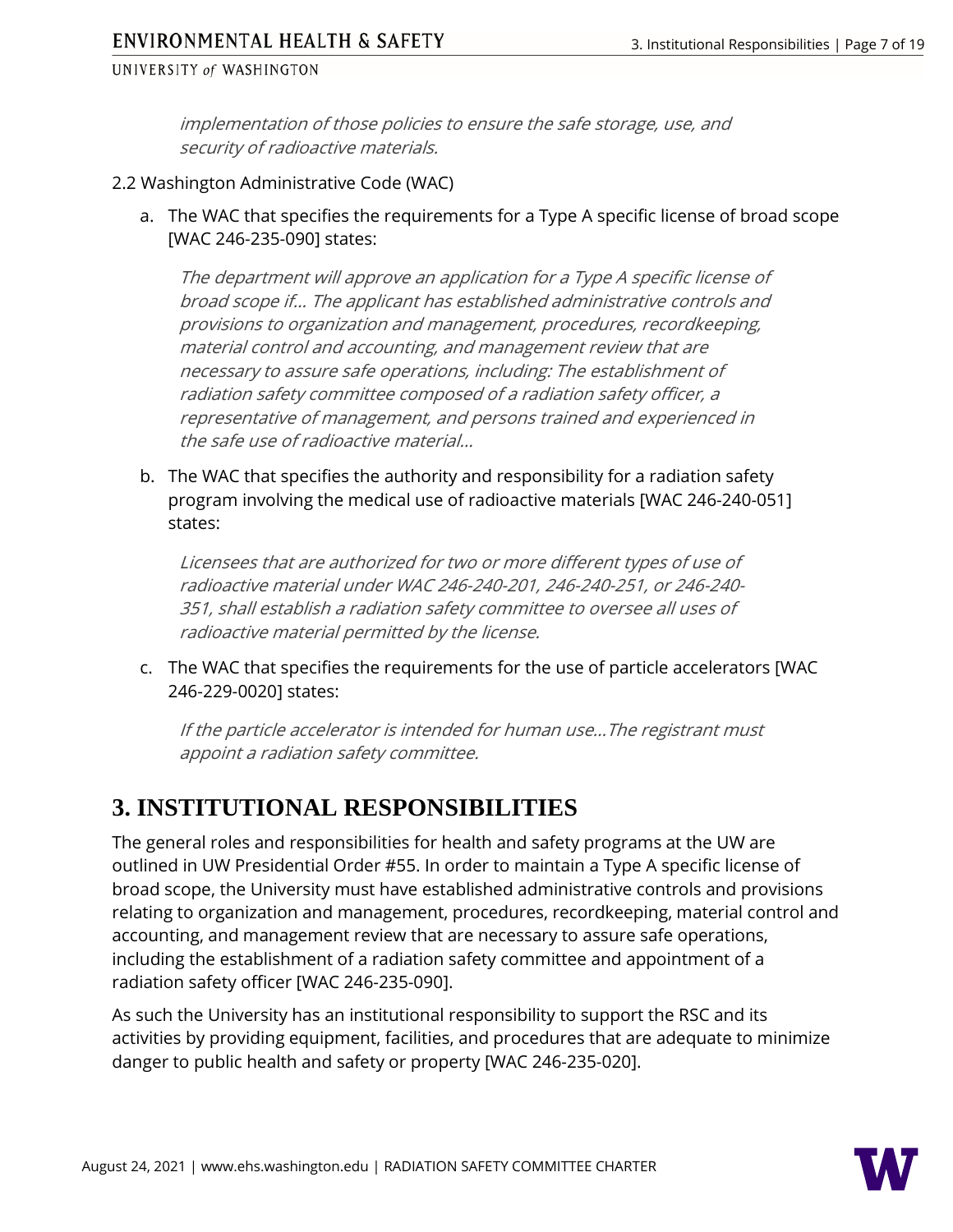# <span id="page-7-0"></span>**4. RADIATION SAFETY COMMITTEE MEMBERSHIP**

### <span id="page-7-1"></span>4.1 Members

- a. Required members of the RSC are specified in numerous documents.
	- Radioactive Materials License Line Item 13.A;

The Radiation Safety Committee shall consist of at least the President or designee, the Radiation Safety Officer, medical representation from the University of Washington Medical Center, Harborview Medical Center, and faculty authorized investigators representing major programs or modalities where radioactive materials are stored or used.

• [WAC 246-235-090 \(2\)\(c\)\(i\)](https://app.leg.wa.gov/wac/default.aspx?cite=246-235-090) requirement for a Type A broad scope radioactive materials license;

The establishment of a radiation safety committee composed of a radiation safety officer, a representative of management, and persons trained and experienced in the safe use of radioactive material

• [WAC 246-240-051 \(6\)](https://app.leg.wa.gov/wac/default.aspx?cite=246-240-051) for the medical use of radioactive materials.

The committee must include an authorized user of each type of use permitted by the license, the radiation safety officer, a representative of the nursing service, and a representative of management who is neither an authorized user nor a radiation safety officer. The committee may include other members the licensee considers appropriate.

- b. Additionally, major programs or modalities where radiation producing machines are used must be represented on the RSC.
- c. Therefore the RSC shall include the following. A member may fill more than one required position, but the RSC shall consist of no less than ten members.
	- The UW President, or designee, as the management representative;
	- The UW Radiation Safety Officer (RSO);
	- The UW Associate Radiation Safety Officer (ARSO);
	- An Authorized User (AU) for each type of human use of radioactive material currently authorized under the UW RML;
	- A representative of the nursing service;
	- A representative for the human use of particle accelerators;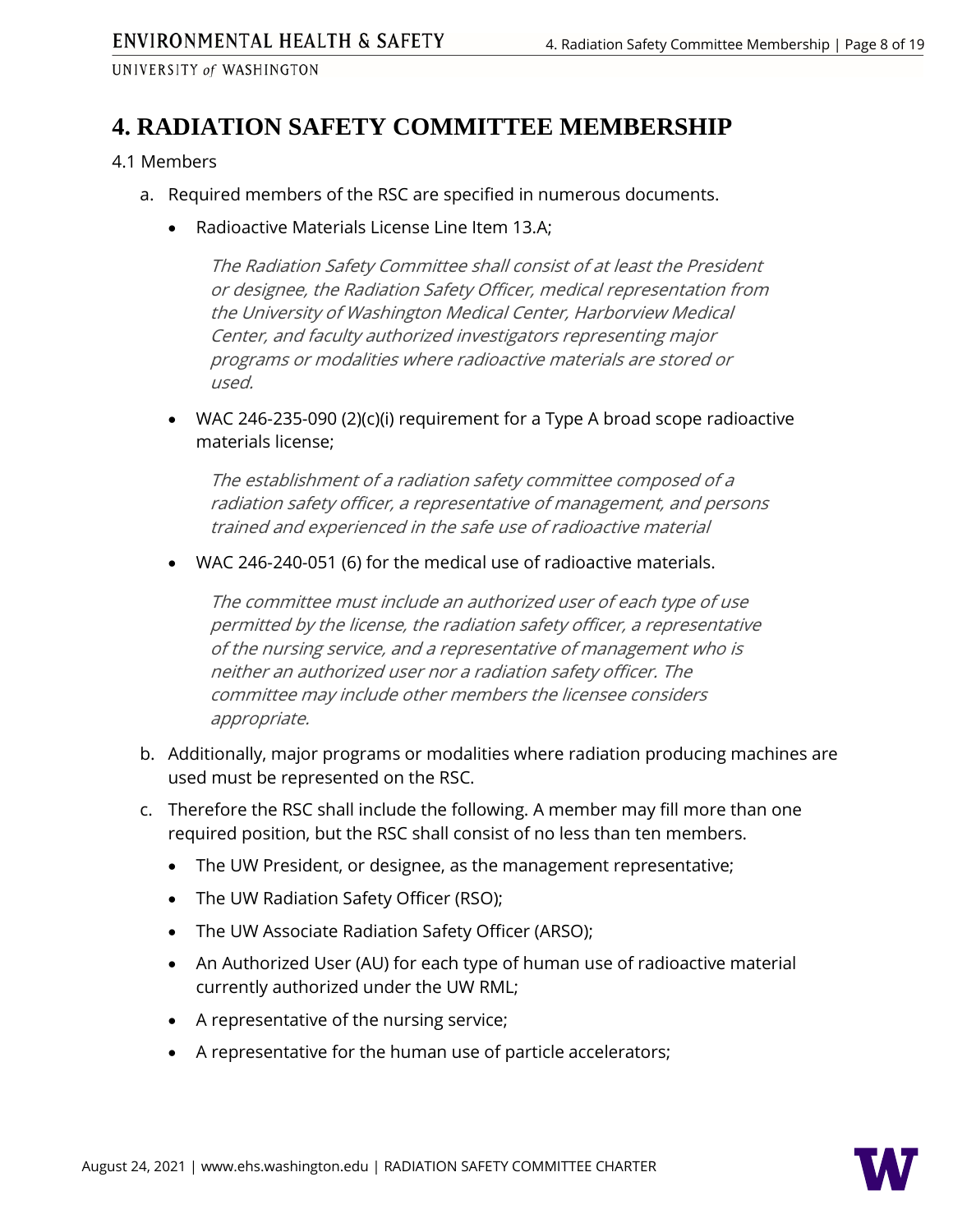- A representative of major departments, programs or modalities where radioactive materials are stored or used. At a minimum this will include representation from:
	- o Department of Radiology, Nuclear Medicine
	- o Department of Radiation Oncology
	- o Center for Experimental Physics and Astrophysics (CENPA);
- A representative of major departments, programs or modalities where radiation producing machines are used. At a minimum this will include representation from:
	- o Department of Radiology, Diagnostic Physics
	- o Department of Radiation Oncology, Physics
	- o School of Dentistry; and
- Other members as deemed necessary by a majority vote of the committee.

### <span id="page-8-0"></span>4.2 Expected time commitment

The time commitment of service to this committee is expected to be 12 to 24 hours per year to attend and prepare for meetings. Additional time is anticipated for special projects or activities to support the committee.

<span id="page-8-1"></span>4.3 Term appointments

- a. The appointment of the RSO, ARSO and management representative will be permanent, as long as they remain in their current positions and are in good standing.
- b. The appointment of the RSC Chair and RSC Vice Chair will be for a period of two years, concurrent with the member's term appointment. The Chair and Vice Chair appointments are made in accordance with **Section 5 Committee Member Roles and** [Responsibilities.](#page-9-1) At the end of their membership term, the Chair or Vice Chair may choose to resign from their respective committee leadership role, while renewing their term as a member. There is no minimum or maximum term of appointment for the Chair and Vice Chair, who serve at the discretion of the appointing authority.
- c. The appointment for all other members will be for a period of two years. Such appointments may be renewed at the discretion of the appointing authority and the member. Such appointments may be terminated prior to completion of a full term at the discretion of the appointing authority, in consultation with the Senior Director of the EH&S Department, the RSC Chair, and the RSO due to lack of constructive participation, or at the request of the members. There is no minimum or maximum term of appointment for committee members, who serve at the discretion of the appointing authority.

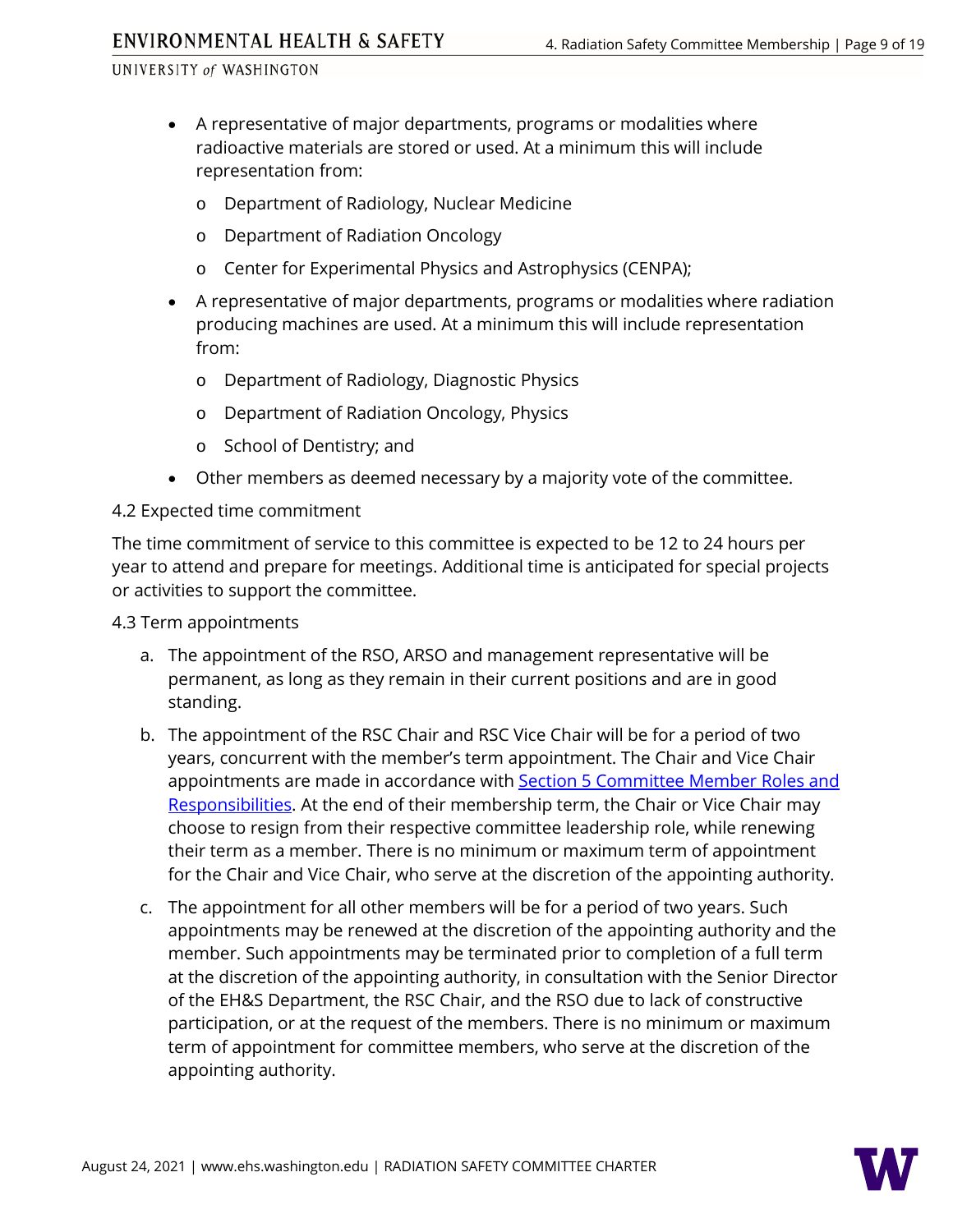# <span id="page-9-0"></span>4.4 Resignation

Resignation of members should be tendered to the RSO by email. The resignation will be communicated to the RSC Chair and the Executive Office of the President & Provost.

# <span id="page-9-1"></span>**5. COMMITTEE MEMBER ROLES AND RESPONSIBILITIES**

# <span id="page-9-2"></span>5.1 Appointing authority

The Appointing Authority is the Executive Office of the President & Provost, and has the following responsibilities:

- a. Appoint the RSC Chair, in consultation with the EH&S Senior Director and the RSO.
- b. Appoint the RSC Vice Chair, in consultation with the EH&S Senior Director, the RSC Chair, and the RSO.
- c. Appoint RSC members in consultation with the EH&S Senior Director, the RSC Chair, and the RSO.
- d. Oversee priorities, progress, and success of the Committee.
- e. Obtain institutional support for priorities and initiatives.
- f. Assist the Chair.

# <span id="page-9-3"></span>5.2 Chair

The RSC Chair is selected from those members of the RSC with a faculty appointment and appointed by the Executive Office of the President & Provost.

The RSC Chair has the following duties:

- a. Facilitate and conduct meetings.
- b. Consult on membership appointments.
- c. Maintain the RSC charter.

# <span id="page-9-4"></span>5.3 Vice Chair

The RSC Vice Chair is selected from those members of the RSC with a faculty appointment and appointed by the Executive Office of the President & Provost, in consultation with the EH&S Senior Director, the RSC Chair, and the RSO.

The RSC Vice Chair performs the duties of the RSC Chair in his or her absence or as delegated by the RSC Chair. In order to stay current on RSC operations, the RSC Vice Chair should be included in communications between the RSO and RSC Chair.

<span id="page-9-5"></span>5.4 Radiation Safety Officer (RSO)

The RSO is appointed by the Executive Office of the President & Provost and must be qualified in training and experience in radiation protection as specified in [WAC 246-240-](https://apps.leg.wa.gov/wac/default.aspx?cite=246-240-069)

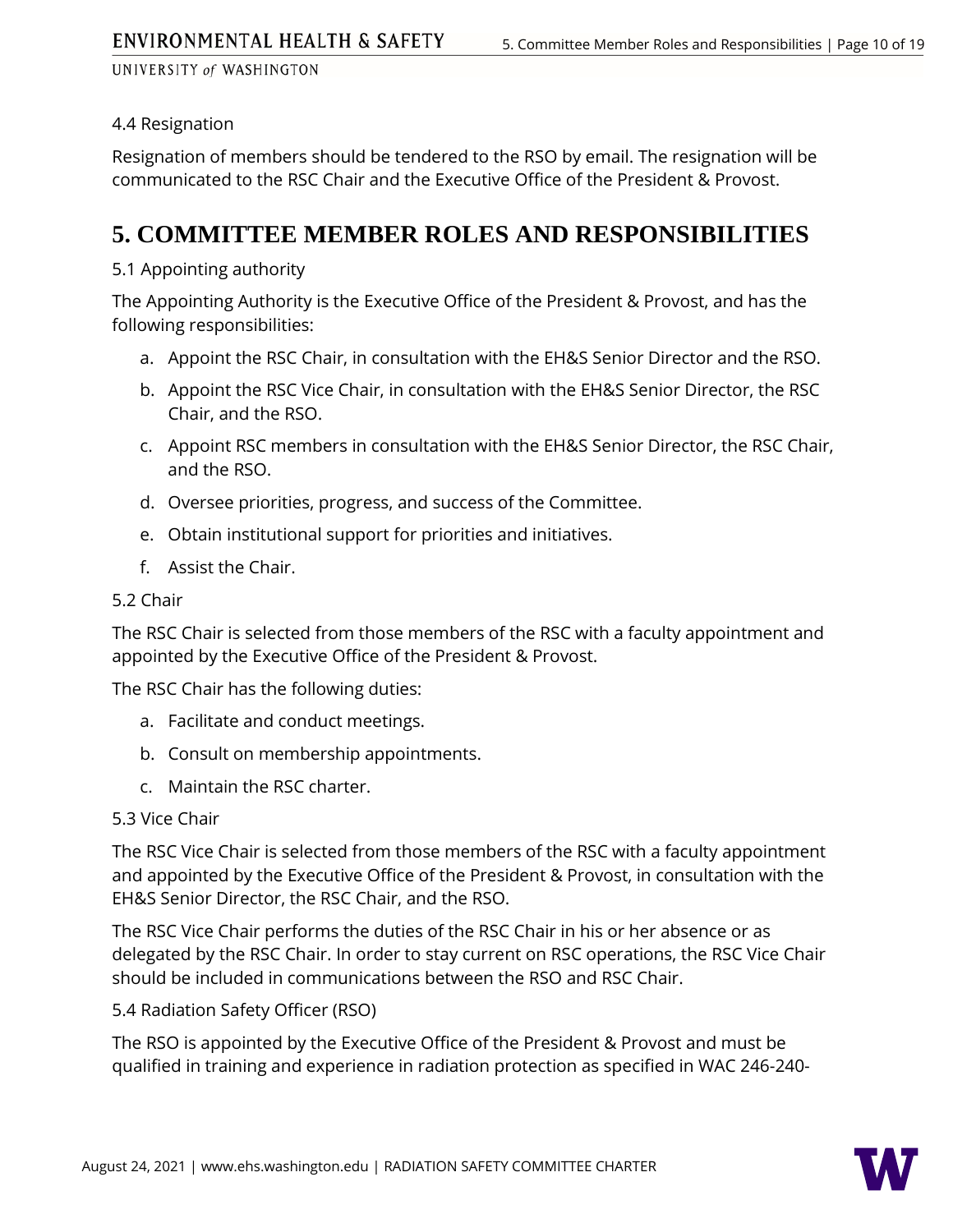[069,](https://apps.leg.wa.gov/wac/default.aspx?cite=246-240-069) and available for advice and assistance on radiation safety matters. The RSO has the following responsibility:

- a. Serve as the secretary of the committee and is responsible for the meeting agenda and minutes.
- b. Coordinate with the Office of Public Records and Open Public Meetings to ensure all requirements of the Open Public Meetings Act (OPMA) are met.

#### <span id="page-10-0"></span>5.5 Members

Committee members are appointed by the Executive Office of the President & Provost. Members have the following responsibilities:

- a. Attend and engage in meetings.
- b. Serve as liaisons to the departments or units they are representing.
- c. Review and update the Radiation Safety Manual as needed.
- d. Assist with the promotion and dissemination of guidance and outreach materials related to proper radioactive materials handling and radiation producing machine operations.
- e. Report issues and concerns to the Committee for follow-up.
- f. Complete the Open Public Meetings Act training provided on the Washington State Office of the Attorney General [website](http://www.atg.wa.gov/open-government-training) upon appointment to the RSC and at least every four years thereafter. [\[RCW 42.30.205\]](http://app.leg.wa.gov/RCW/default.aspx?cite=42.30.205)

# <span id="page-10-1"></span>**6. MEETING POLICIES**

# <span id="page-10-2"></span>6.1 Open Public Meetings Act (OPMA)

Since the RSC is responsible for developing policy and procedure for the University, it therefore falls under the requirements of the OPMA. [\[RCW 42.30\]](http://apps.leg.wa.gov/rcw/default.aspx?cite=42.30)

<span id="page-10-3"></span>6.2 Meeting frequency

- a. The RSC shall have regularly scheduled meetings four times per year.
- b. Additional meetings may be called by the RSC Chair with at least one-week notice. Any member, with the endorsement of two additional members, may call for a special meeting by submitting the request and endorsements in writing to the RSC Chair.
- <span id="page-10-4"></span>6.3 Meeting announcements
	- a. RSC members shall be notified of regularly scheduled meetings of the RSC by email. This announcement will include the following information: date, time, location, draft agenda, and access to any available materials to be discussed or reviewed.

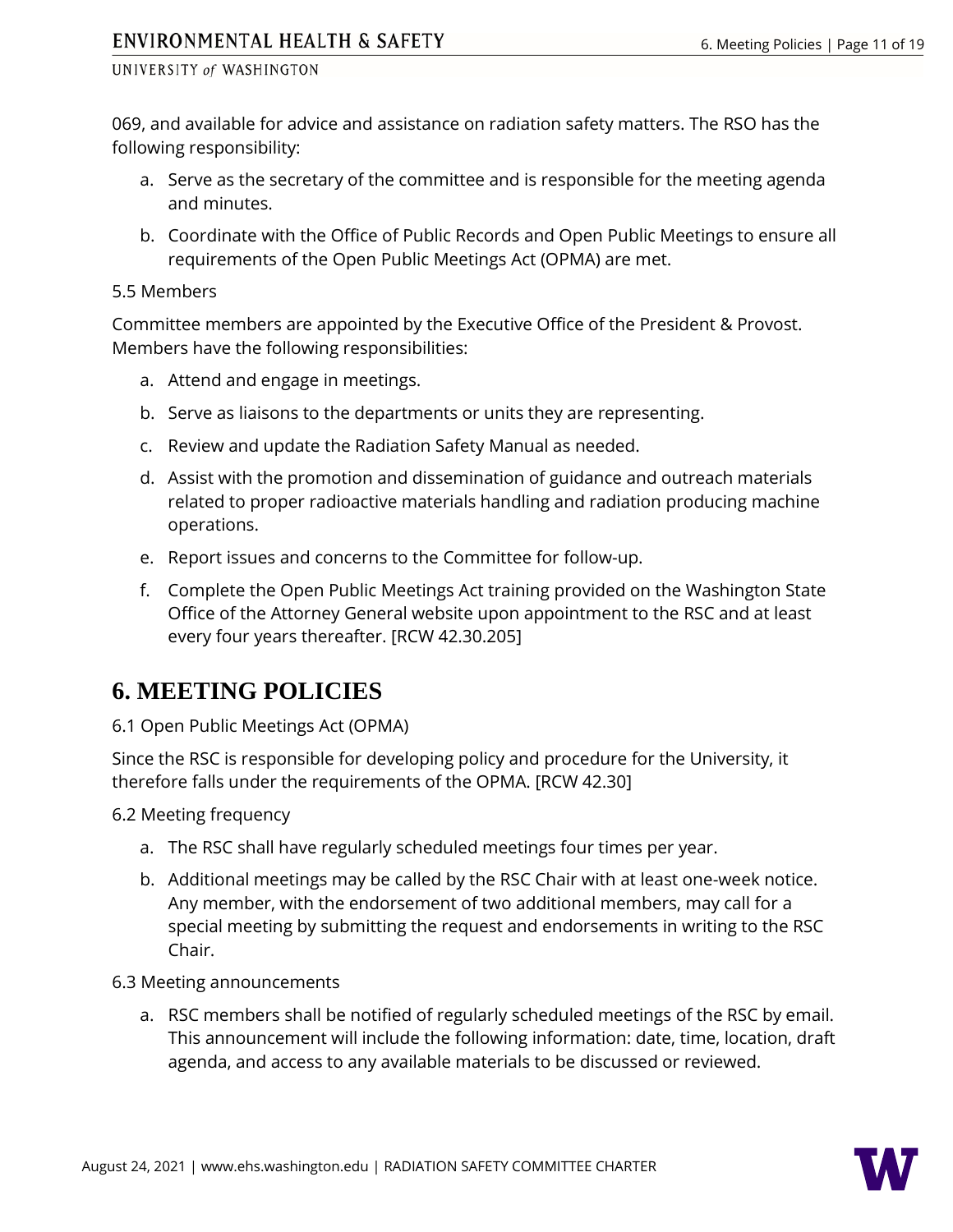- b. The public shall be notified of regularly scheduled and special meetings of the RSC at the time points required by the institution and Washington state OPMA [\[RCW](http://apps.leg.wa.gov/rcw/default.aspx?cite=42.30)  [42.30\]](http://apps.leg.wa.gov/rcw/default.aspx?cite=42.30). Regularly scheduled meetings of the RSC are announced on the publicly accessible pages of the [EH&S Radiation Safety website.](https://www.ehs.washington.edu/radiation/radiation-safety-committee) This announcement shall include the following information: date, time, and location.
- c. The RSC meeting agenda will be posted on the website at least 24 hours in advance of the published start time of meeting. [\[RCW 42.30.077\]](http://app.leg.wa.gov/RCW/default.aspx?cite=42.30.077)
- d. When there is a change in date, time, and location of a meeting, it is considered a special meeting. A notice will be posted on the EH&S Radiation Safety website. A notice will be displayed at the principal location's meeting site if it is not held at the usual location. [\[RCW 42.30.080\]](http://app.leg.wa.gov/RCW/default.aspx?cite=42.30.080)

#### <span id="page-11-0"></span>6.4 Meeting location

All in-person meetings shall be held at publicly accessible areas of the UW main campus or, when appropriate, other branches of the UW campus. When a meeting is held with all members attending remotely, members of the public must still be allowed to attend in accordance with the OPMA requirements.

### <span id="page-11-1"></span>6.5 Meeting attendance

Convened meetings of the RSC are open to the General Public, in accordance with Washington State OPMA except as otherwise provided in [RCW 42.30.](http://apps.leg.wa.gov/rcw/default.aspx?cite=42.30)

It is important that RSC members attend all meetings. Remote attendance is possible, however the member must be able to communicate orally. In the event that a member cannot attend a meeting, the member is asked to send a delegate who has similar education and experience. Delegates serve as a member of the Committee for the meeting they attend. Their attendance counts towards the quorum and they are allowed to vote on committee actions and decisions

- a. If a member is absent from two meetings per year without sending a delegate, the member can be removed from the Committee at the discretion of the RSC Chair. A vote is not required for the removal.
- b. Even if a member has sent a delegate, if the member is absent from four consecutive meetings, the member will be removed from the Committee. A vote is not required for the removal.
- <span id="page-11-2"></span>c. In the event a member is removed from the Committee, arrangements will be made to appoint a new member representing the same department or discipline of clinical patient care as soon as practicable.

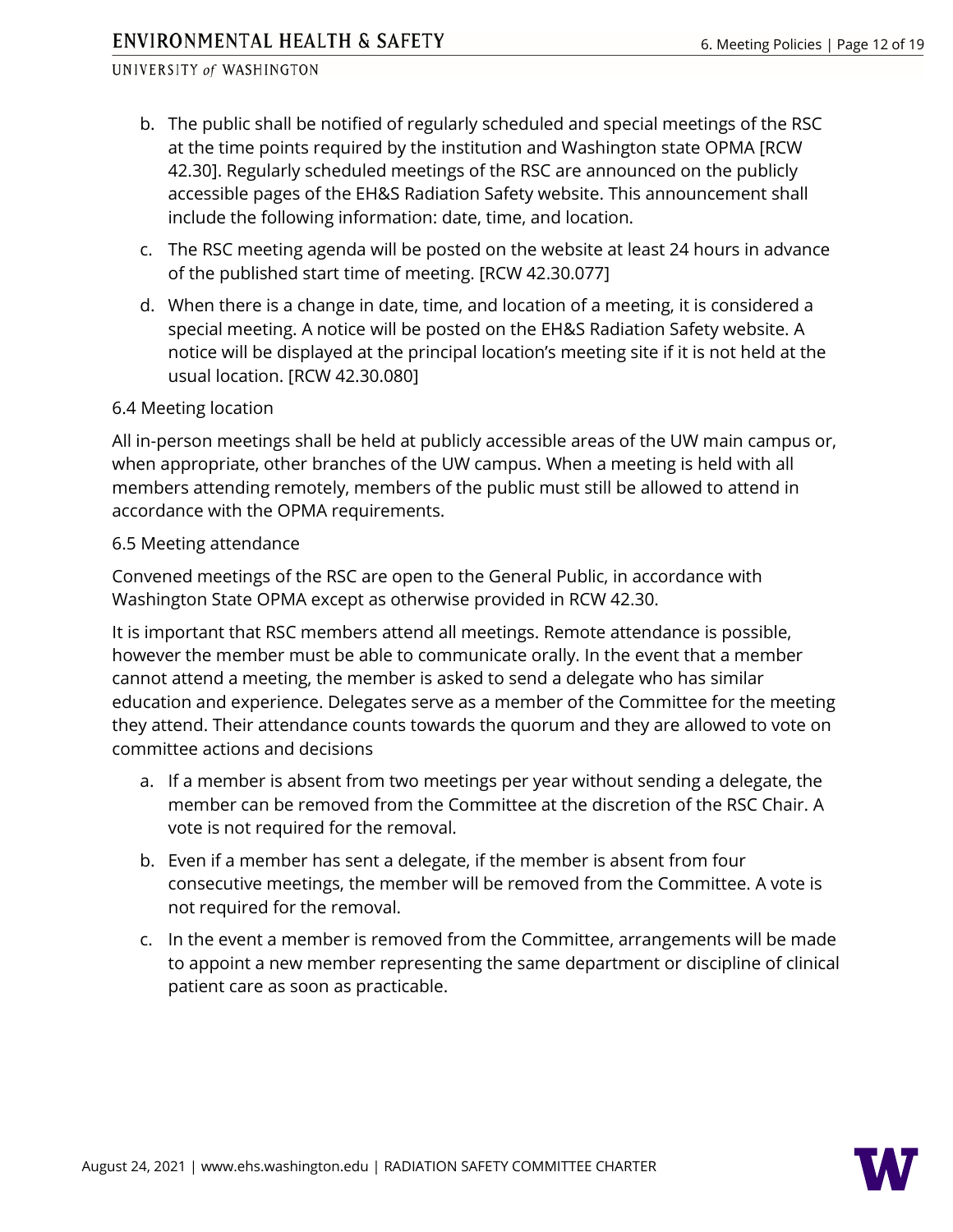### 6.6 Voting procedures

- a. If a decision by the Committee is required, the RSC Chair or RSO will call for a vote after the discussion is completed. Members vote to accept or reject a proposal by a show of hands.
- b. Members attending remotely will communicate their votes orally or by using a voting mechanism included in the remote meeting software (such as yes/no indications). Members must ensure their votes are acknowledged.
- c. Members may also abstain from voting if they wish.
- d. Items will be approved by a simple majority vote.
- e. If, during the course of the meeting the quorum is lost, members present may decide to continue the meeting or adjourn, but an official vote on official business mandated of the Committee cannot be conducted without a quorum or outside of a public meeting. If the meeting is adjourned, and such an action is required of the Committee before the next scheduled meeting of the RSC, a special meeting shall be convened. [\[RCW 42.30.090,](https://app.leg.wa.gov/RCW/default.aspx?cite=42.30.090) [RCW 42.30.080\]](https://app.leg.wa.gov/RCW/default.aspx?cite=42.30.080)
- f. If, during the course of the meeting, a quorum is lost due to the ineligibility of a RSC member to vote on a particular application due to a conflict of interest, final deliberation on that application will be postponed until a quorum can again be established.

# <span id="page-12-0"></span>6.7 Referring actions to the full committee

A member may request to refer to the full committee any action that is normally delegated to the HSRAC, RSC Chair and/or the RSO. This request may be made at a meeting or in a written communication to the RSC Chair. At the discretion of the RSC Chair, the previous action may be stayed, pending the full committee's action.

#### <span id="page-12-1"></span>6.8 Meeting minutes

The topics discussed and decisions made at convened meetings shall be captured in the formal meeting minutes. These meeting minutes are made available to the Committee. An opportunity to solicit corrections to the previous meeting's minutes will be made at each meeting.

#### <span id="page-12-2"></span>6.9 Meeting materials

<span id="page-12-3"></span>Materials to be the subject of review at a convened meeting will be made available to the committee prior to the meeting.

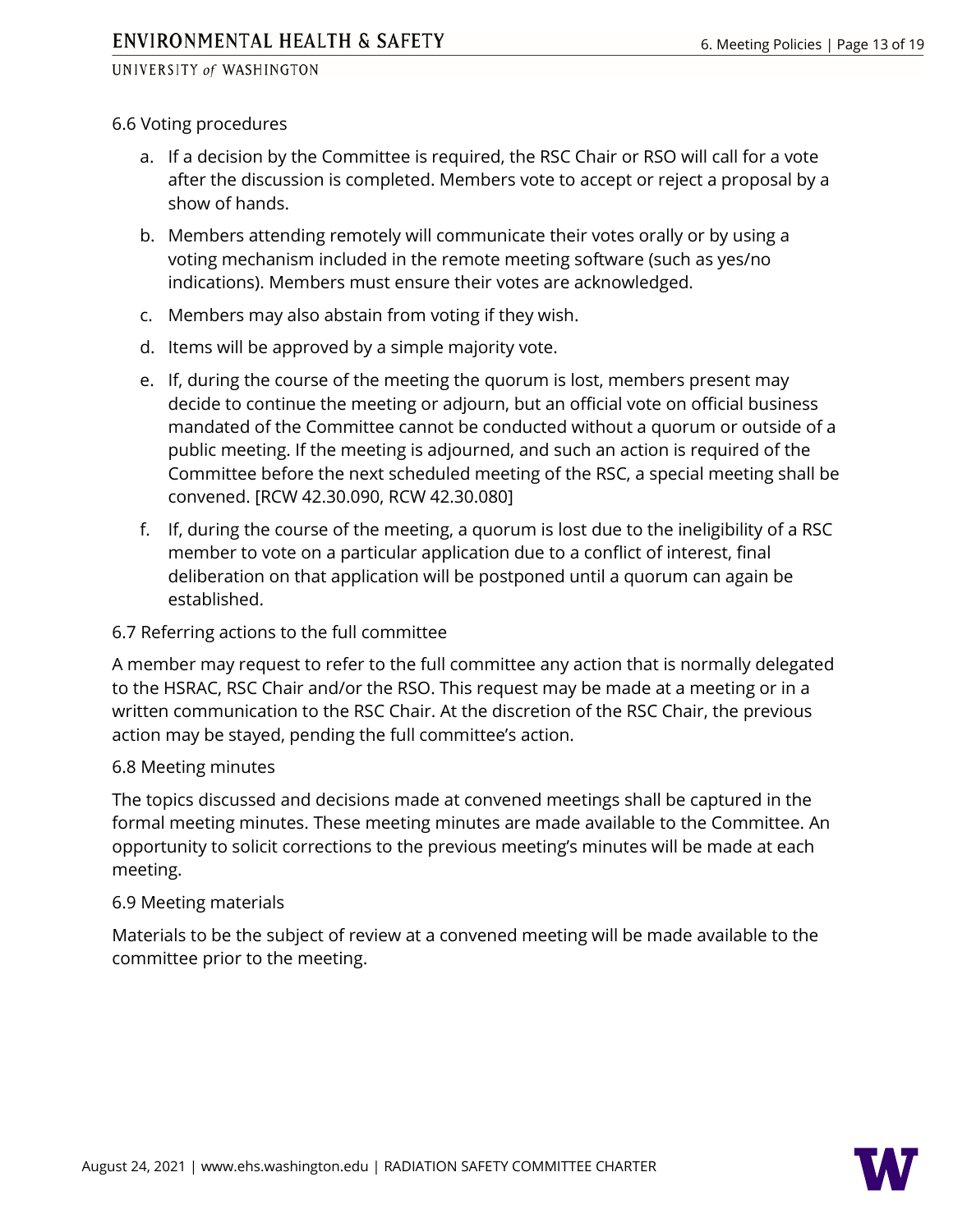# **7. PROCEDURES FOR DEFINING A QUORUM**

# <span id="page-13-0"></span>7.1 Quorum

For purposes of a convened meeting, a quorum of the RSC shall be defined as at least one half of the current membership, with at least one of the members being either the RSO or the RSC Chair. Remote attendance by a RSC member is counted towards a quorum, however the member must have the ability to communicate orally. Delegates count towards a quorum.

# <span id="page-13-1"></span>7.2 Lost quorum

If, during the course of the meeting, a quorum is lost, the members present may decide to continue the meeting or adjourn. If the meeting is adjourned, requirements in [RCW](https://app.leg.wa.gov/RCW/default.aspx?cite=42.30.090)  [42.30.090](https://app.leg.wa.gov/RCW/default.aspx?cite=42.30.090) shall be met. A vote on any official business mandated of the committee cannot be conducted without a quorum, or outside of a public meeting. Refer to [Section 6.6 Voting](#page-11-2)  [procedures.](#page-11-2)

# <span id="page-13-2"></span>**8. CONFLICT OF INTEREST POLICY**

# <span id="page-13-3"></span>8.1 Policy

Members of the RSC shall not participate in review and approval of applications by the RSC when a conflict of interest exists. This includes, but is not limited to, conflicts of interest as defined in institutional policy or Washington state law.

If, during the course of the meeting, a quorum is lost due to the ineligibility of a RSC member to vote on a particular application due to a conflict of interest, final deliberation on that application will be postponed until a quorum can again be established.

# <span id="page-13-4"></span>8.2 Examples

Examples of conflicts of interest include the following:

- a. The RSC member is currently engaged, or expects to be engaged, in the research or clinical use under review.
- b. The RSC member has a direct financial interest in the PI or the entity funding the research proposed by the PI, as defined by UW Financial Conflict of Interest Policy.
- c. The RSC member and the PI of the application under consideration share a familial relationship.
- d. The RSC member has other reasons to feel that he/she cannot render an independent assessment of an application.

# <span id="page-13-5"></span>8.3 Disclosure

The RSC member shall disclose the conflict of interest at the following times:

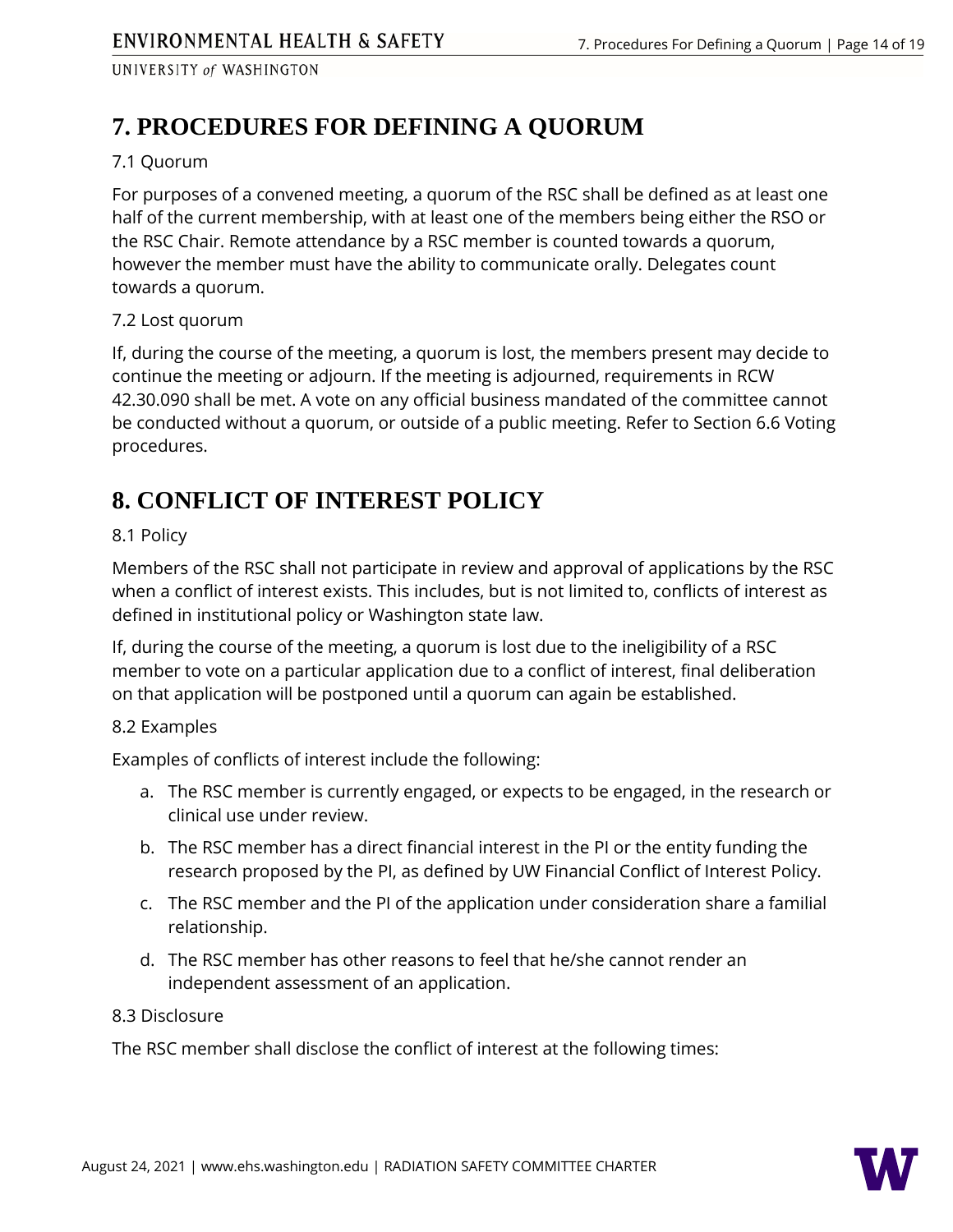- a. When the RSC member is contacted to participate in the review of an application from a PI with whom the RSC member has a conflict of interest.
- b. Prior to the discussion at a convened meeting of a project for which the RSC member has a conflict of interest.

<span id="page-14-0"></span>8.4 Recusal

An RSC member shall be recused from participating in the final decision vote on an application for which he or she has declared a conflict of interest. The RSC member shall nevertheless remain eligible to provide information related to the review of the project to the RSC.

# <span id="page-14-1"></span>**9. DELEGATION OF AUTHORITY**

<span id="page-14-2"></span>9.1 Approval authority for radiation use

The responsibility of the RSC includes approval of many uses of ionizing radiation, which would be needlessly delayed by a requirement for action by the full committee. The Committee may delegate its approval authority to the RSO alone, or to the RSO and RSC Chair acting together for certain specific groups of uses.

Radiation use in human subjects research participants are authorized by the Human Subjects Radiation Approval Committee (HSRAC), a subcommittee of the UW and Seattle Cancer Care Alliance (SCCA) radiation safety committees.

a. Authorization of limited amounts of radioactive material for laboratory uses - RSO Only

The RSO may authorize limited amounts of radioactive material for laboratory uses. Excluded from this authority are the review and approval of the RSO's Radiation Use Authorization (RUA) and any uses in which radioactive material or the radiation from radioactive material is administered to humans. This delegated authority is consistent with state regulations that allow uses under a Type B broad license [\[WAC 246-235-090\]](https://app.leg.wa.gov/wac/default.aspx?cite=246-235-090), which relates to quantities of radionuclides specified in Schedule B, Column I [\[WAC 246-235-140\]](https://apps.leg.wa.gov/wac/default.aspx?cite=246-235-140). The specific limits for RSO authority are as follows:

• Except as noted below, the RSO may approve for any PI possession and use of quantities of each radionuclide not to exceed 10% of the quantities listed in Schedule B, Column I [\[WAC 246-235-140\]](https://apps.leg.wa.gov/wac/default.aspx?cite=246-235-140). For radionuclides that are not listed in Schedule B, the RSO may approve for any PI possession and use of quantities not to exceed 100 times the calculated Annual Limit on Intake (ALI). Radionuclides that are not listed in Schedule B and do not have published ALIs will be brought to the RSC for review;

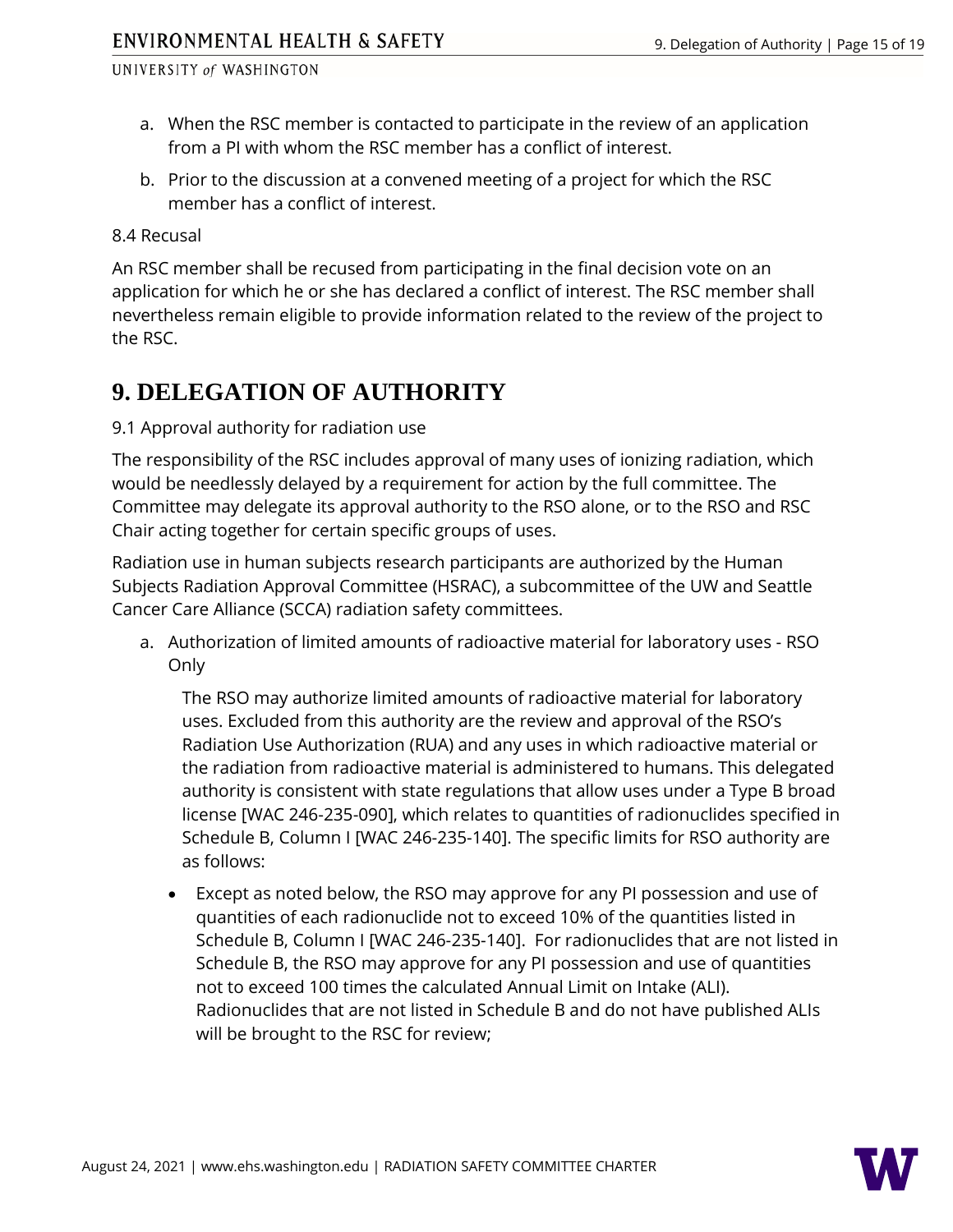# ENVIRONMENTAL HEALTH & SAFETY

#### UNIVERSITY of WASHINGTON

- The RSO may approve for any PI possession and use of Iodine-125 and/or Iodine 131 not to exceed 30 millicuries total possession of each isotope and separate orders of no more than 15 millicuries of each isotope; and possession and use of gallium-67 up to 1 curie;
- The RSO may approve for any PI possession and use of commercially manufactured sealed sources and contained sources of radioactive material not to exceed 5 curie for each individual source;
- The RSO may approve amendments to authorizations for laboratory uses, which were originally approved by the RSC. The circumstances for this approval are:
	- o Changes in personnel
	- o Changes in location of use
	- o Increases in total possession of up to two times the amounts originally approved by the RSC
	- o Renewal of authorization originally approved by the RSC (unless instructed otherwise)
	- o Temporary assumption of PI status in absence of original PI;
- If the need arises, the RSC Chair may sign for the RSO in the circumstances listed above when the latter is not available.
- b. Authorization of interim approval RSO and RSC Chair joint approval

The RSO and RSC Chair are approved to expedite authorization of certain uses of radioactive material not specifically delegated to RSO.

• Laboratory Uses

The RSO and RSC Chair, acting together, may approve on a single occasion (or on an interim basis not to exceed six months) the possession and use of radioactive material for laboratory use, quantities of each radionuclide not to exceed the quantities listed in Schedule B, Column I [\[WAC 246-235-140\]](https://apps.leg.wa.gov/wac/default.aspx?cite=246-235-140).

• Clinical Uses

The RSO and RSC Chair, acting together, may approve on an interim basis not to exceed six months the possession and use of radioactive material for clinical use, quantities not to exceed the quantities listed in the University's radioactive material license.

c. Authorization of radiation in human subjects research participants – HSRAC

Prior to June 1, 2010, the RSC directly reviewed applications for uses of radiation in human subjects research participants and provided approvals on behalf of the UW Human Subjects Division (HSD). As of June 1, 2010, a joint SCCA and UW HSRAC

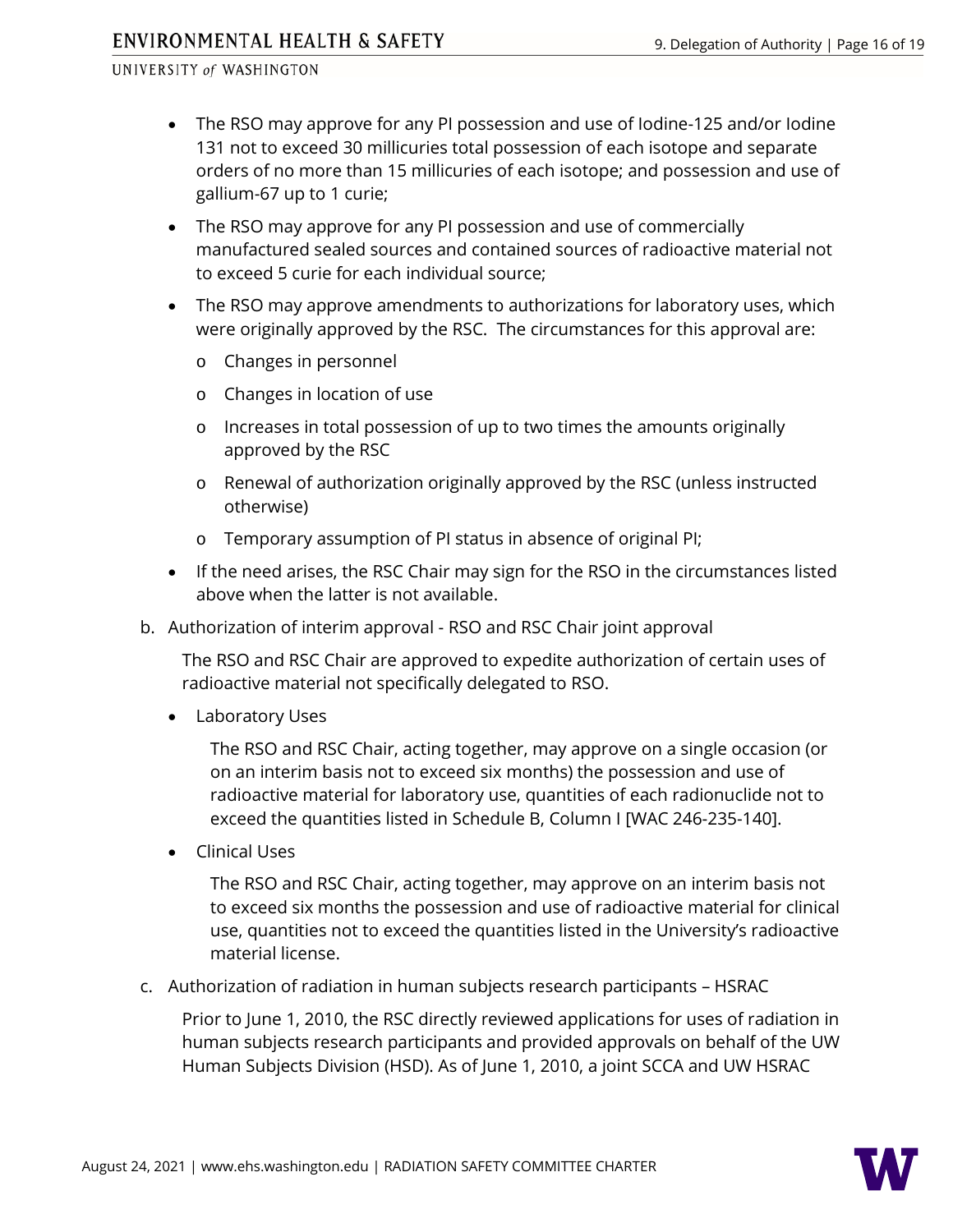was commissioned at the direction of the UW Executive Director of Health Sciences Administration and the SCCA Medical Director. This avoids researchers needing to make dual applications for approval at two different institutions.

The HSRAC reviews and approves all research or experimental programs supported by or through the UW and SCCA, that require approval by the Cancer Consortium Institutional Review Board or UW Human Subjects Review Committee (or contracted review committees), that are conducted at locations supported by the UW and SCCA radiation safety programs and involve intentional administration of radiation or radioactive materials to human experimental subjects.

Most members of HSRAC are also members of either the UW or SCCA RSCs. Refer to Appendix B for more information on HSRAC membership and authority delegated to HSRAC staff.

It is recognized that Washington Administrative Code [\[WAC 246-240-070\]](https://app.leg.wa.gov/WAC/default.aspx?cite=246-240-007) places final approval of experimental investigation involving radiation exposure to human subjects with the Institutional Review Boards (IRBs). However, the IRBs typically lack members with radiation expertise and therefore SCCA and the UW defer to the HSRAC to provide appropriate professional attention, radiation risk analysis, advice, and protocol approval prior to final approval by the IRBs.

<span id="page-16-0"></span>9.2 Reporting to Department of Health (DOH)

The RSO may correspond directly with DOH for routine matters, and is authorized to work directly with DOH on licensing issues including submitting license amendments. The RSO will inform the RSC of all actions involving DOH including license amendments and reports submitted.

For events that must be reported to DOH under [WAC 246-221-240](https://apps.leg.wa.gov/wac/default.aspx?cite=246-221-240) Reports of stolen, lost or missing radiation sources, [WAC 246-221-250](https://apps.leg.wa.gov/wac/default.aspx?cite=246-221-250) Notification of incidents, [WAC 246-221-260](https://apps.leg.wa.gov/wac/default.aspx?cite=246-221-260) Reports of overexposures and excessive levels and concentrations, and [WAC 246-221-265](https://apps.leg.wa.gov/wac/default.aspx?cite=246-221-265) Special reports to the department—Planned special exposures and leaking sources the RSO is authorized to conduct immediate and twenty-four hour notifications that are required by these regulations. However, all follow-up written reports will be reviewed by the RSC Chair and signed by both the RSO and the RSC Chair. If either the RSO or RSC Chair is not available, the Associate RSO and/or the Vice Chair will co-sign the written report as authorized by the radioactive materials license and section 5.3 of this charter, respectively.

# <span id="page-16-1"></span>9.3 Signature authority

Signatures signifying Committee action shall be according to the following schedule:

- a. Radiation Use Authorizations (RUAs) that may be approved directly by the RSO shall be signed by the RSO.
- b. All other RUAs shall be signed by the RSO and RSC Chair.

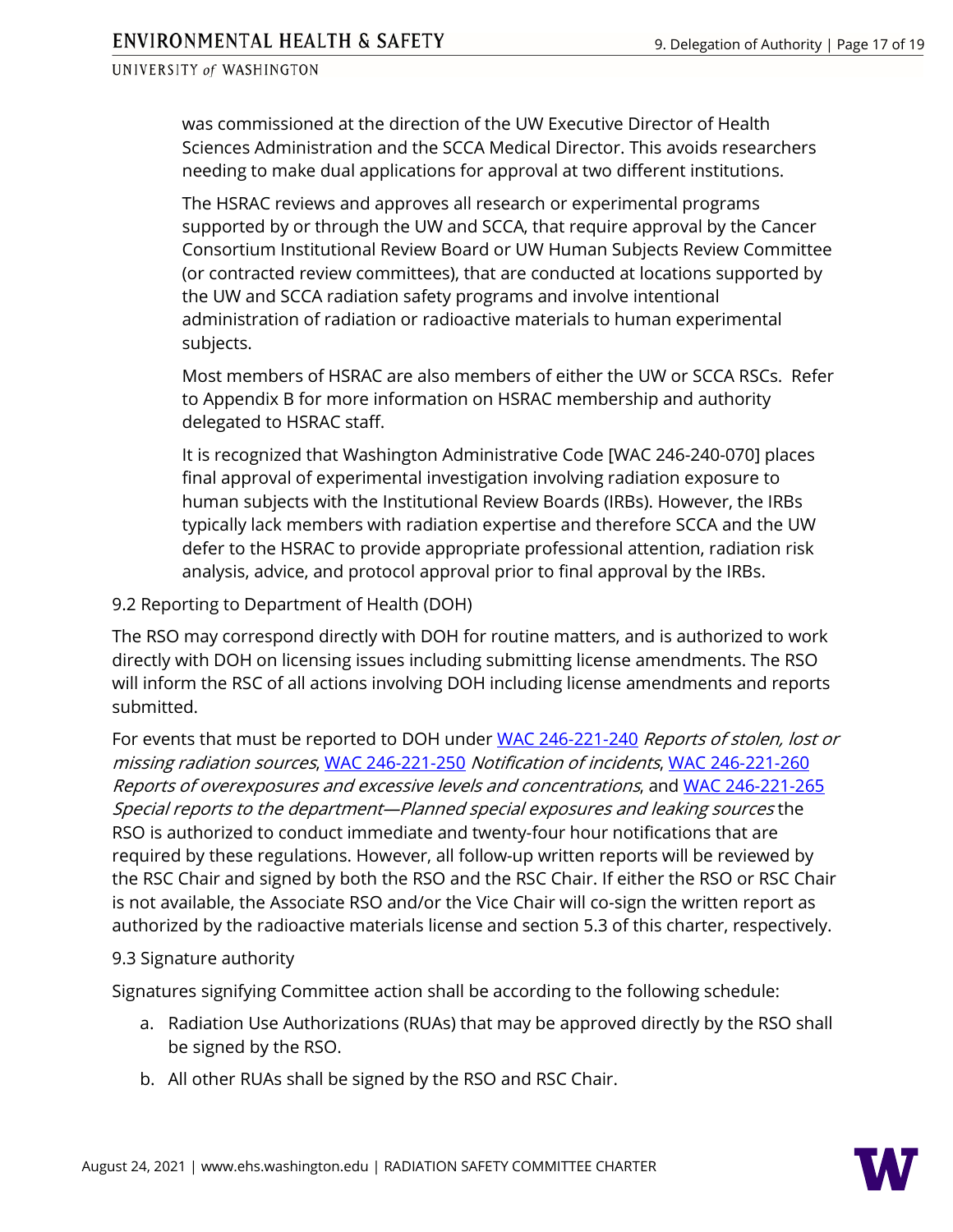c. Applications for amendments to the UW RML of Broad Scope shall normally be signed by the RSO. Applications for amendment that involve significantly scientific issues or are not supported unanimously by the RSC shall be signed by the RSO and RSC Chair.

# <span id="page-17-0"></span>**10. DEFINITIONS**

| <b>ALARA:</b>    | As low as reasonably achievable                                                                                                                                                           |
|------------------|-------------------------------------------------------------------------------------------------------------------------------------------------------------------------------------------|
| ALI:             | Annual limit on intake                                                                                                                                                                    |
| AU:              | <b>Authorized User</b>                                                                                                                                                                    |
| DOH:             | Department of Health                                                                                                                                                                      |
| <b>EH&amp;S:</b> | Environmental Health and Safety Department                                                                                                                                                |
| HSD:             | Human Subjects Division                                                                                                                                                                   |
| <b>HSRAC:</b>    | Human Subjects Radiation Approval Committee; a committee of radiation<br>experts from the UW and SCCA that reviews research protocols in which<br>human subjects are exposed to radiation |
| IRB:             | <b>Institutional Review Board</b>                                                                                                                                                         |
| Pi:              | Principal Investigator, UW faculty member with overall project authority                                                                                                                  |
| <b>RCW:</b>      | Revised Code of Washington                                                                                                                                                                |
| <b>RML:</b>      | Radioactive Materials License                                                                                                                                                             |
| <b>RSC:</b>      | Radiation Safety Committee                                                                                                                                                                |
| RSO:             | Radiation Safety Officer                                                                                                                                                                  |
| <b>RUA:</b>      | Radiation Use Authorization                                                                                                                                                               |
| <b>SCCA:</b>     | Seattle Cancer Care Alliance                                                                                                                                                              |
| UW:              | University of Washington                                                                                                                                                                  |
| WAC:             | Washington Administrative Code                                                                                                                                                            |
|                  |                                                                                                                                                                                           |

# <span id="page-17-1"></span>**11. APPLICABLE REGULATIONS AND POLICIES**

- University of Washington Radioactive Materials License (WN-C001-1)
- [WAC 246-220:](https://apps.leg.wa.gov/WAC/default.aspx?cite=246-220) Radiation Protection General Provisions
- [WAC 246-229:](https://apps.leg.wa.gov/WAC/default.aspx?cite=246-229) Radiation Protection Particle Accelerators
- [WAC 246-235:](https://apps.leg.wa.gov/WAC/default.aspx?cite=246-235) Radioactive Materials Specific Licenses
- [WAC 246-240:](https://app.leg.wa.gov/WAC/default.aspx?cite=246-240) Radiation Protection Medical Use of Radioactive Material